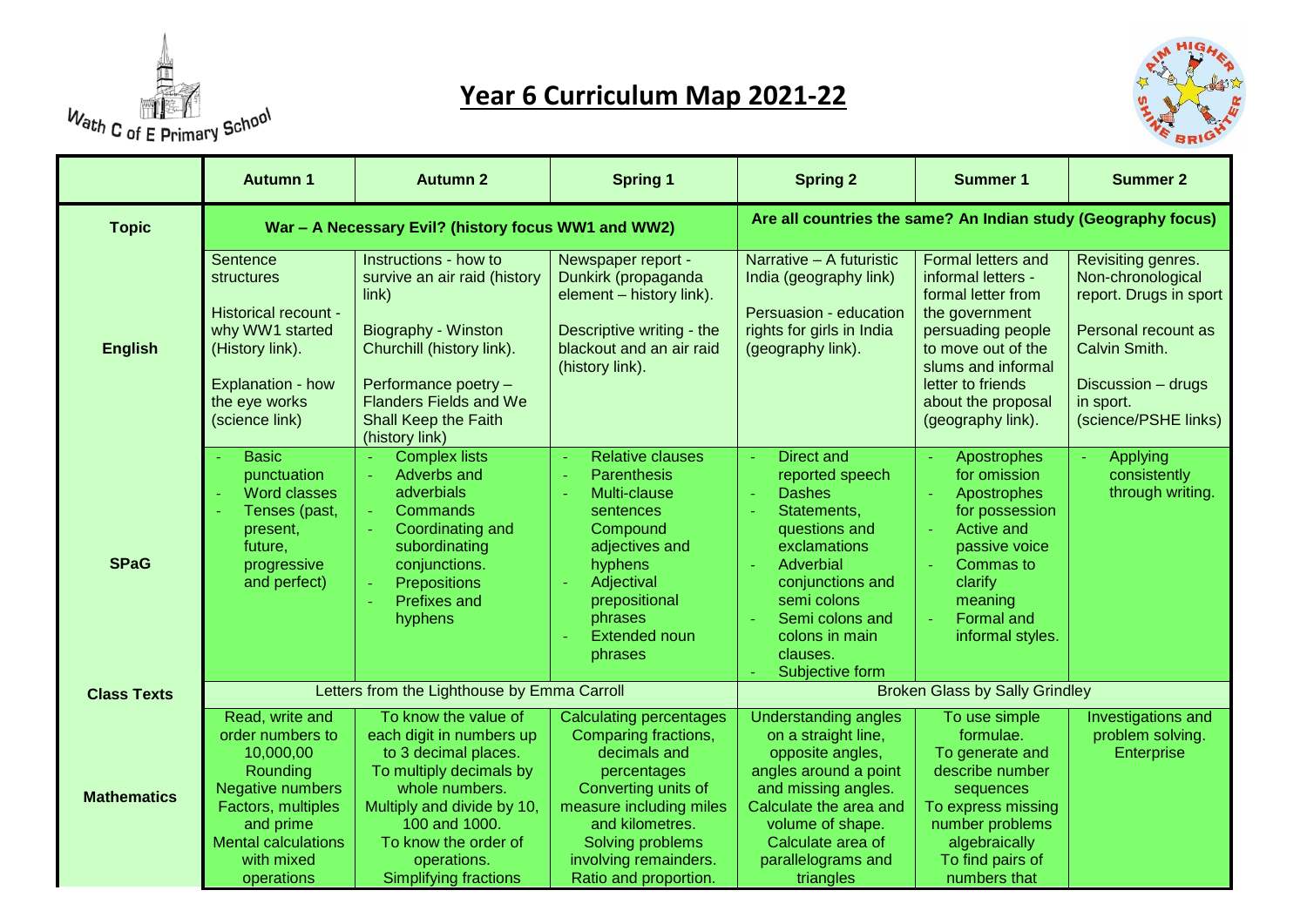|                | Multiply up to 4-<br>digit by 2 digit<br>Divide up to 4-digit<br>by a 2 digit (long<br>and short)<br>Problem solving<br>involving all of the<br>above.                                                                                                                                   | Comparing and ordering<br>fractions<br>Dividing fractions by<br>whole numbers.                                                                                                                                                                              | <b>Missing number</b><br>calculations.                                                                                                                                                                                                               | Calculate and compare<br>the volume of cubes<br>and cuboids.<br>Draw 2D shapes using<br>given dimensions and<br>angles.<br>Recognise and build<br>3D shapes.<br><b>Classifying shapes</b><br>based on their<br>properties.<br>Calculating unknown<br>angles in shapes.<br>Describe positions on<br>the full coordinates<br>grid.<br>To draw and translate<br>simple shapes on the<br>coordinate plane. | satisfy an equation<br>with two unknowns.<br>To calculate the<br>mean as an<br>average.<br>To illustrate and<br>name parts of<br>circles including<br>radius, diameter<br>and circumference.                                                  |                                                                                                                                       |
|----------------|------------------------------------------------------------------------------------------------------------------------------------------------------------------------------------------------------------------------------------------------------------------------------------------|-------------------------------------------------------------------------------------------------------------------------------------------------------------------------------------------------------------------------------------------------------------|------------------------------------------------------------------------------------------------------------------------------------------------------------------------------------------------------------------------------------------------------|--------------------------------------------------------------------------------------------------------------------------------------------------------------------------------------------------------------------------------------------------------------------------------------------------------------------------------------------------------------------------------------------------------|-----------------------------------------------------------------------------------------------------------------------------------------------------------------------------------------------------------------------------------------------|---------------------------------------------------------------------------------------------------------------------------------------|
| <b>Science</b> | (topic links)<br><b>Understanding that</b><br>light travels in<br>straight lines and<br>that we see objects<br>because they give<br>out or reflect light<br>into the eyes.<br>Understanding the<br>shape of shadows<br>and how their size<br>is affected by the<br>position of the light | To identify the basic parts<br>of an electrical circuit,<br>using recognised<br>symbols.<br>To understand how the<br>number and voltage of<br>cells can affect the other<br>components.<br>To give reasons for<br>variations in how<br>components function. | inheritance<br>Understanding why<br>offspring vary and are<br>not identical to their<br>parents.<br>Describing how<br>adaptation leads to<br>evaluation.<br>Recognising why the<br>human skeleton has<br>changed over time.<br>Recognise that living | including micro-<br>organisms<br><b>Describing how living</b><br>things are classified.<br>Giving reasons for<br>classifying plants and<br>animals based on<br>specific characteristics.                                                                                                                                                                                                               | functions.<br>system and explaining the functions of the<br>heart, blood vessels and blood.<br>Describe the ways in which nutrients and<br>water are transported within animals,<br>including humans.<br>Supporting others to lead active and | Recognising the impact of diet, exercise,<br>drugs and lifestyle on the way the body<br>Identifying the main parts of the circulatory |
|                | source.<br>Topic links - night<br>combat, blackouts,<br>and periscopes.                                                                                                                                                                                                                  |                                                                                                                                                                                                                                                             | things have changed<br>over time and that<br>fossils provide<br>information about living<br>things that inhabited the<br>Earth millions of years<br>ago.                                                                                             |                                                                                                                                                                                                                                                                                                                                                                                                        | healthy lifestyles by planning and running<br>intra-school events.                                                                                                                                                                            |                                                                                                                                       |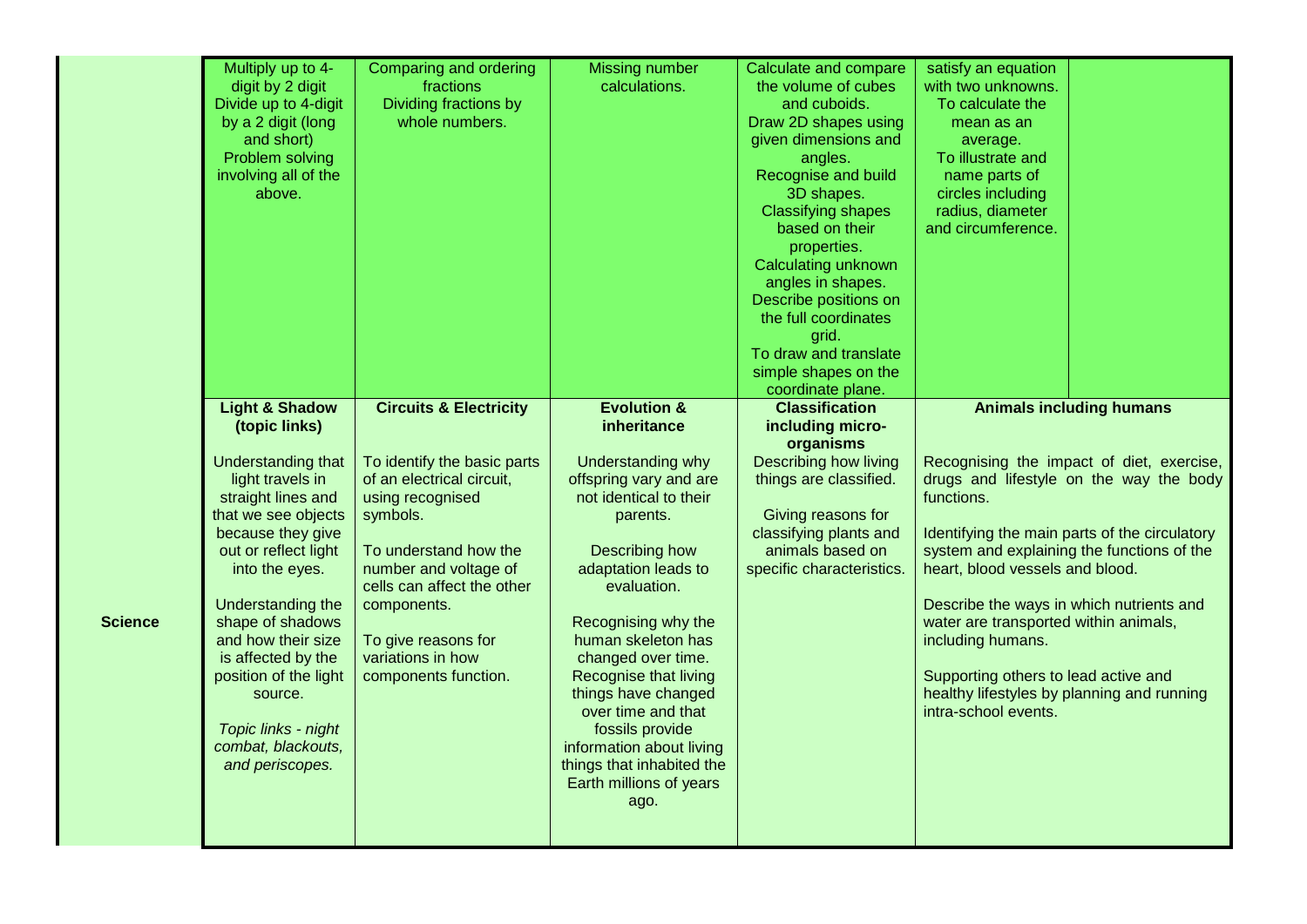|                   | <b>History</b>                                                                                                                                                                                                                                                                                                                                                                                                                                                                                                                                                                                                                                                                                                                                                                                                                                                                                                                                                                                                  |                                                                                                                                                                                                                                                                                                           |                                                                                                                                                                                                                                                                                                                           | Geography                                                                                                                                                                                                                                                                                                                                                                                                                                                                                                                                                                                                                                                                                     |                                                                                                                                                                                                                                            |  |
|-------------------|-----------------------------------------------------------------------------------------------------------------------------------------------------------------------------------------------------------------------------------------------------------------------------------------------------------------------------------------------------------------------------------------------------------------------------------------------------------------------------------------------------------------------------------------------------------------------------------------------------------------------------------------------------------------------------------------------------------------------------------------------------------------------------------------------------------------------------------------------------------------------------------------------------------------------------------------------------------------------------------------------------------------|-----------------------------------------------------------------------------------------------------------------------------------------------------------------------------------------------------------------------------------------------------------------------------------------------------------|---------------------------------------------------------------------------------------------------------------------------------------------------------------------------------------------------------------------------------------------------------------------------------------------------------------------------|-----------------------------------------------------------------------------------------------------------------------------------------------------------------------------------------------------------------------------------------------------------------------------------------------------------------------------------------------------------------------------------------------------------------------------------------------------------------------------------------------------------------------------------------------------------------------------------------------------------------------------------------------------------------------------------------------|--------------------------------------------------------------------------------------------------------------------------------------------------------------------------------------------------------------------------------------------|--|
| <b>Humanities</b> | To understand the impact of the war on the local area.<br>To understand the history of the area.<br>To understand the significance of the Bevin Boys and Land Girls on the<br>area.<br>To understand what started the wars.<br>To analyse different viewpoints on the events, actions, circumstances and<br>people that may have contributed to the start of WWI and WWII<br>To understand significant events in the war.<br>To understand the significance of the Battle of Britain.<br>To reflect on whether Dunkirk was an allied victory.<br>To understand the significance of D Day.<br>To understand the impact of significant people.<br>To research and reflect on the impact of Winston Churchill, Adolf Hitler and<br>Anne Frank.<br>To understand the impact on everyday living.<br>To understand the impact of evacuation on children.<br>To understand the impact of rationing.<br>To understand the role of blackouts and what to do in an air raid.<br>To understand the changing role of women. |                                                                                                                                                                                                                                                                                                           |                                                                                                                                                                                                                                                                                                                           | To investigate places<br>To locate countries and cities of the world and identify their human<br>and physical features.<br>To use geographical resources to compare and draw conclusions<br>about locations.<br>To use a knowledge of time zones to plan a journey.<br>To investigate patterns.<br>To understand how countries are interdependent and interconnected.<br>To understand why some locations are changing.<br>To describe geographical diversity.<br>To communicate geographically<br>To accurately use 8 compass points and 6-figure grid references to<br>describe locations.<br>To communicate the impact of the equator and lines of Capricorn and<br>Cancer on the climate. |                                                                                                                                                                                                                                            |  |
| <b>DT</b> and art | Art drawing (linked<br>to history)<br>To use a choice of<br>techniques to depict<br>movement,<br>perspective, shadows<br>and reflection.<br>To choose a style of<br>drawing suitable to the<br>work.                                                                                                                                                                                                                                                                                                                                                                                                                                                                                                                                                                                                                                                                                                                                                                                                            | DT - sewing<br>(poppies)<br>To show precision in<br>technique.<br>To choose a range of<br>stitching techniques.<br>To combine previously<br>learned techniques to<br>create pieces.<br>Art - sculpture<br>(metal soldiers)<br>To show life-like<br>qualities and provoke<br>different<br>interpretations. | Art - paint (poppy<br><b>Christmas cards)</b><br>To sketch lightly before<br>painting.<br>To create a colour<br>palette based on colours<br>seen in the natural<br>world.<br>To use the qualities of<br>water colour and acrylic<br>paint.<br>To combine colours<br>tones and tints to<br>enhance the mood of a<br>piece. | Art - collage<br>(Rangoli<br>designs)<br>To collect information and<br>present ideas in a sketch<br>book.<br>To mix textures.<br>To use ceramic materials and<br>techniques.<br>To combine visual and tactile<br>qualities.                                                                                                                                                                                                                                                                                                                                                                                                                                                                   | DT - Food (Indian food)<br>To understand the importance of the<br>correct storage and handling of<br>ingredients.<br>To measure accurately and scale<br>recipes up and down<br>To demonstrate a range of cooking<br>and baking techniques. |  |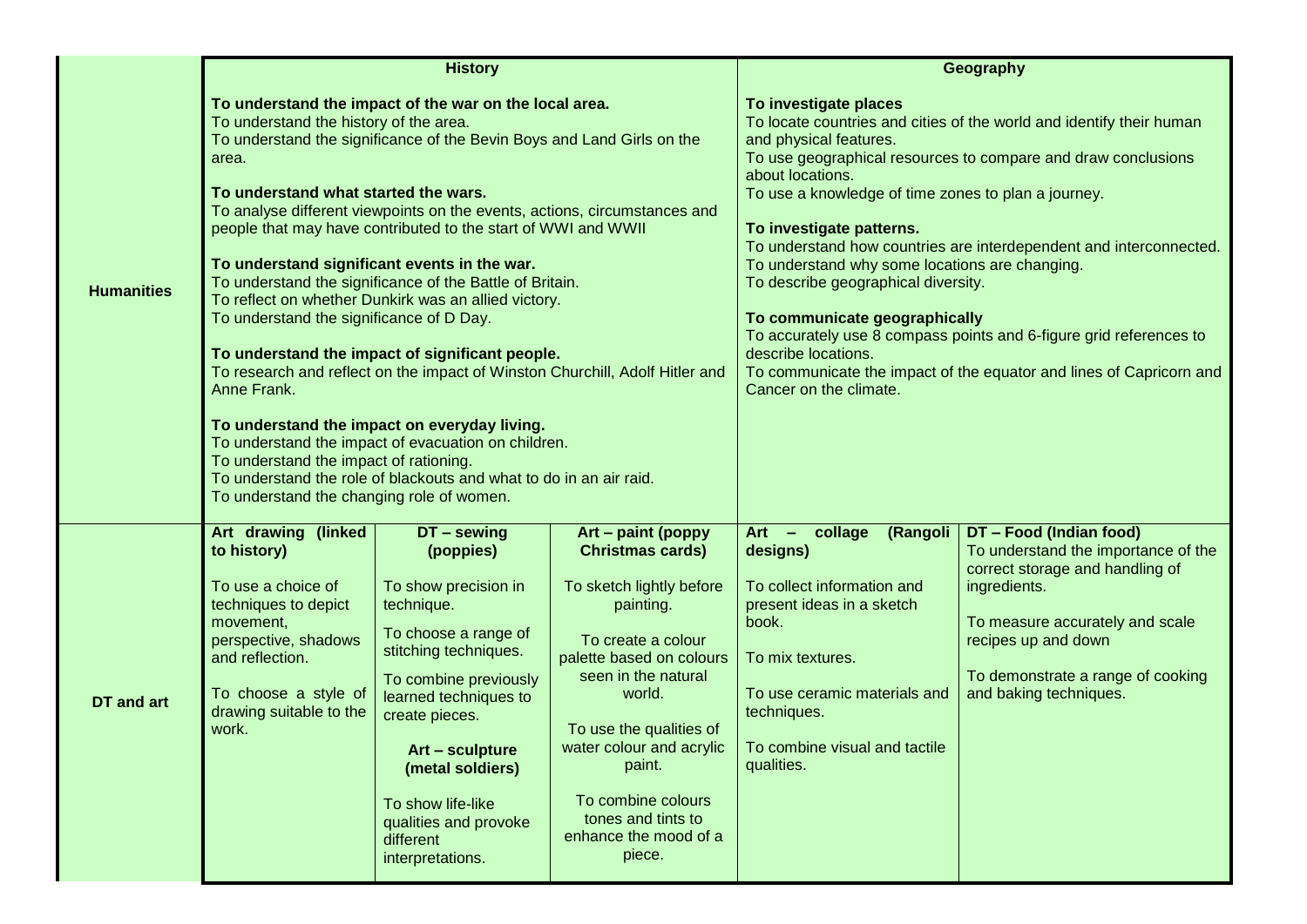| <b>RE</b>        |                                                                                                                                                                                                                                                                                                                                                                                             | To use frameworks to<br>provide stability and<br>form.<br>To combine visual and<br>tactile qualities.<br><b>Inspirational People - Muslims &amp; Christians.</b><br>Linked to the topic by looking at inspirational<br>war figures.                                                                                                                                   | To use brush techniques<br>to create texture.<br>To develop a personal<br>style.<br>Islamic Relief & Christian Aid. Linked to the topic<br>through their work in India.                                                                  |                                                                                                                                                                                                                                                                   |                                                                                                                                                                              | Respect & Community - What will make<br>Rotherham a more respectful and peaceful<br>place? Linked to the changes they may<br>experience in their transition to secondary<br>school.       |
|------------------|---------------------------------------------------------------------------------------------------------------------------------------------------------------------------------------------------------------------------------------------------------------------------------------------------------------------------------------------------------------------------------------------|-----------------------------------------------------------------------------------------------------------------------------------------------------------------------------------------------------------------------------------------------------------------------------------------------------------------------------------------------------------------------|------------------------------------------------------------------------------------------------------------------------------------------------------------------------------------------------------------------------------------------|-------------------------------------------------------------------------------------------------------------------------------------------------------------------------------------------------------------------------------------------------------------------|------------------------------------------------------------------------------------------------------------------------------------------------------------------------------|-------------------------------------------------------------------------------------------------------------------------------------------------------------------------------------------|
| <b>PHSE</b>      | <b>The Caring</b><br><b>School</b><br><b>Growing up</b><br>(relationships)<br>-how friendships<br>change<br>- how we are<br>different from our<br>peers<br>-what is "not ok"<br>and where to go for<br>support<br>-Internet safety                                                                                                                                                          | <b>Responsibilities -</b><br>growing up<br>-What is challenge and<br>how do we deal with it?<br>-How am I responsible for<br>me?<br>-What are my rights and<br>responsibilities?<br>-What does it mean to be<br>healthy both mentally and<br>physically?<br><b>Online safety</b><br>Age restrictions<br>Negative internet uses<br>Recognising abuse &<br>reporting it | <b>Money Management &amp;</b><br><b>Careers</b><br>-What is a wage /<br>salary?<br>-What do people spend<br>money on?<br>-To understand<br>budgeting<br>-To know there are no<br>'male/female' jobs<br>-To learn about different<br>jobs | <b>World of Drugs</b><br><b>Keeping safe online</b><br>-What risks does the<br>internet and social<br>media pose?<br>-What can you do to<br>ensure you are safe<br>online?<br>What do we know<br>about drugs - caffeine,<br>solvents, drug laws<br>-Peer pressure | <b>Emotions and</b><br>transition to<br>secondary school<br>-Concerns,<br>questions and<br>fears.<br>-What do we know /<br>want to know about<br>transition?<br>-Mindfulness | Ups and downs of<br>puberty<br>-What does puberty<br>mean?<br>-What happens?<br>-What happens to<br>my feelings?<br>-What support<br>network do I have?<br>-Body image and self<br>esteem |
| <b>PE</b>        | Swimming<br><b>Invasion Games</b>                                                                                                                                                                                                                                                                                                                                                           |                                                                                                                                                                                                                                                                                                                                                                       | <b>Striking &amp; fielding</b><br>Dance                                                                                                                                                                                                  |                                                                                                                                                                                                                                                                   | <b>Athletics</b><br>Net/Wall                                                                                                                                                 |                                                                                                                                                                                           |
| <b>Spanish</b>   | I'm learning Spanish                                                                                                                                                                                                                                                                                                                                                                        | <b>Gymnastics</b><br><b>Animals</b>                                                                                                                                                                                                                                                                                                                                   | <b>Colours and numbers</b>                                                                                                                                                                                                               | Greetings                                                                                                                                                                                                                                                         | Presenting myself                                                                                                                                                            |                                                                                                                                                                                           |
| <b>Music</b>     |                                                                                                                                                                                                                                                                                                                                                                                             |                                                                                                                                                                                                                                                                                                                                                                       |                                                                                                                                                                                                                                          |                                                                                                                                                                                                                                                                   |                                                                                                                                                                              |                                                                                                                                                                                           |
| <b>Computing</b> | Using Modkit to create, design and write code in Robot C (Text based code) to program a robot to fulfil a goal set out on a robotics field.<br>Design and write a program in Python to perform calculations and print words.<br>Work collaboratively online to create and 3D print an attachment for the robot.<br>Manipulate HTML code to show how it can be changed and mis-respresented. |                                                                                                                                                                                                                                                                                                                                                                       |                                                                                                                                                                                                                                          |                                                                                                                                                                                                                                                                   |                                                                                                                                                                              |                                                                                                                                                                                           |